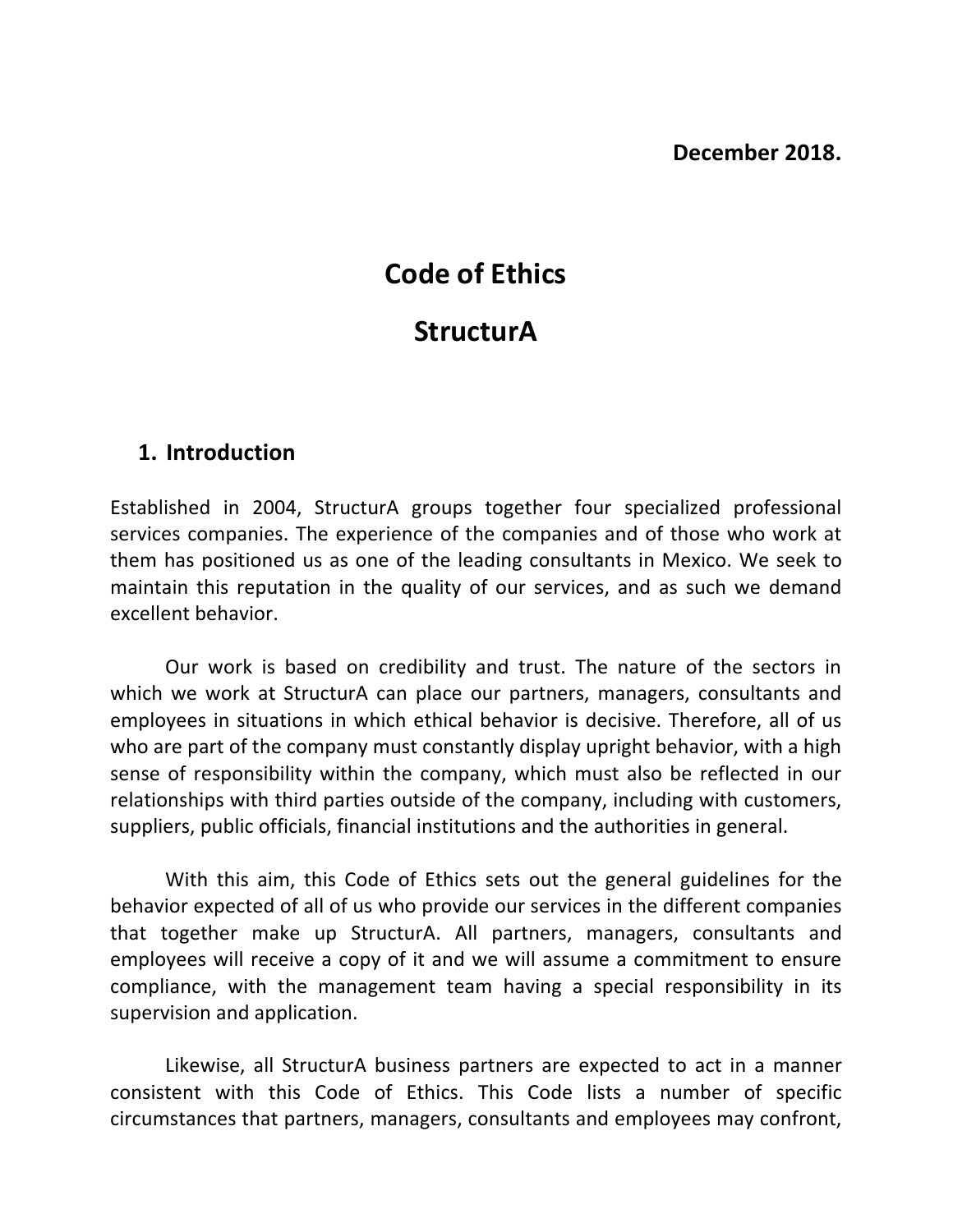and they must use their judgment to apply the same principles in situations not covered by this Code, giving priority at all times to the values of StructurA, which are:

- $\checkmark$  Transparency
- $\checkmark$  Honesty
- $\checkmark$  Professionalism
- $\checkmark$  Responsibility
- $\checkmark$  Confidentiality
- $\checkmark$  Fair and equal treatment
- $\checkmark$  Free competition

# **2. Non-compliance with the standards of the Code of Ethical Conduct**

The violation of any of the provisions that make up this Code of Ethics will be sanctioned according to their seriousness, and may be sanctioned with a reprimand, reduction of professional fees or salaries, fines or termination of employment with StructurA.

To resolve any possible violation of the Code of Ethics that may occur, the Board of Directors of the company will form a committee of three people not connected to the matter in question in order to analyze it and determine the measures to be taken.

# **3. Standards of Conduct**

#### **3.1 Honesty and Responsibility**

- i. Act always in accordance with the general principles set out in this Code of Ethics, in accordance with the applicable legislation, with a sense of personal integrity and responsibility.
- ii. Never seek or obtain personal benefits over and above the interests of the company or at the expense of fulfilling the responsibilities that correspond to each member of StructurA.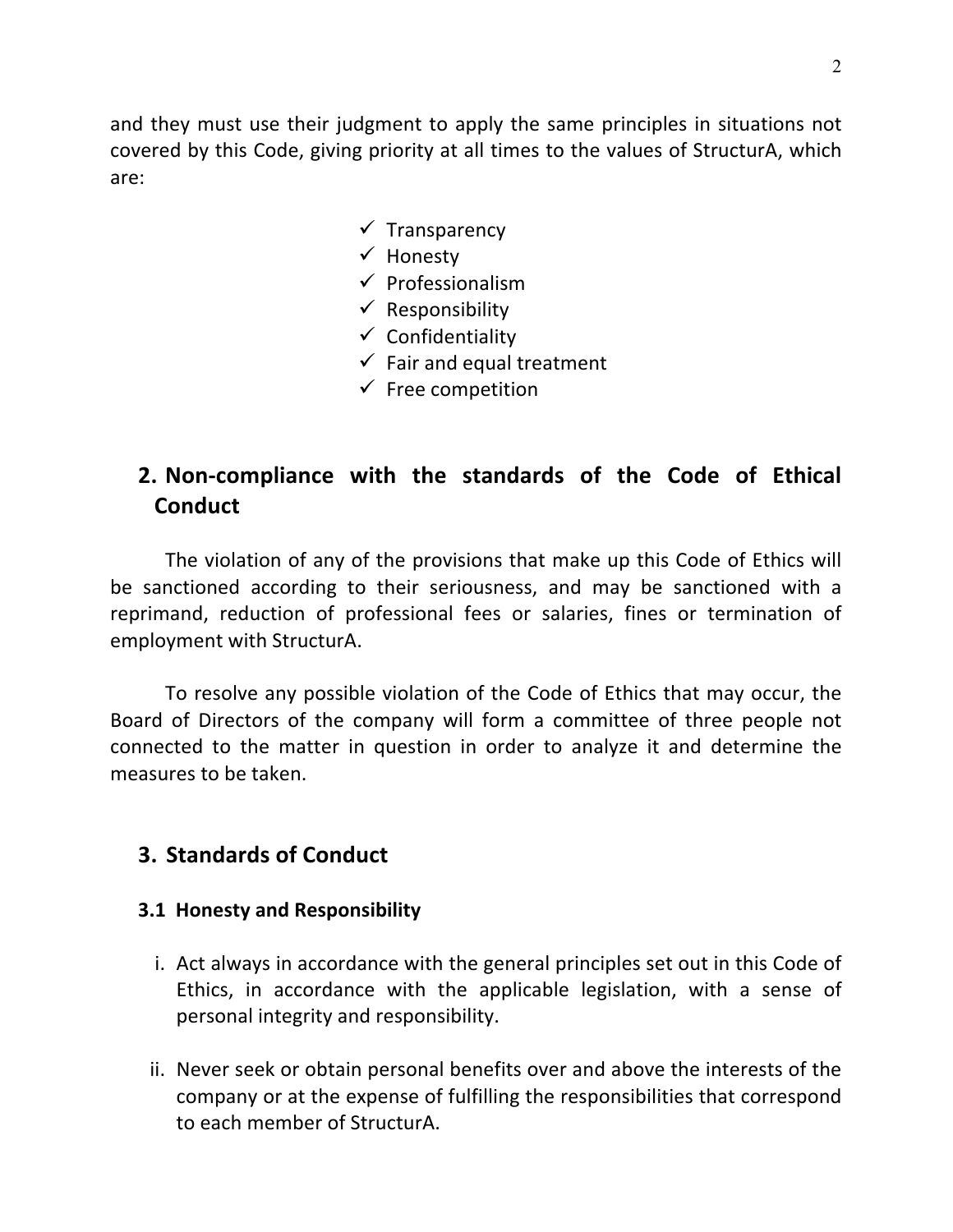- iii. Never take advantage of, divert or misuse the resources of the company for personal benefit.
- iv. Fulfill the functions and tasks entrusted to you with responsibility and professionalism.
- v. Understand, promote and enforce the Code of Ethics, and report any violation of this or any illegal conduct to your immediate superior, the Managing Partner or the Board of Directors.
- vi. Go to your immediate superior in the event you have doubts about an ethical issue relating to the performance of your duties.
- vii. No employee with a current employment relationship with StructurA may engage in any other professional activity that competes with the sector or activities of the company, or may collaborate in any way with companies that compete directly or indirectly with StructurA or its clients.

## **3.2 Fair Treatment, Equality of Opportunities and Non-Discrimination.**

- i. Recognize the dignity of people, respect their freedom, their privacy, and value the identities and diversity of employees.
- ii. Avoid any act of harassment or discrimination based on race, gender, religious creed, age, different abilities, sexual orientation, political preference, nationality or any other reason.
- iii. Recruitment, promotion, compensation and, where applicable, termination of StructurA staff must be based on integrity, skill, knowledge, experience and work performance.
- iv. Ensure fair and equal treatment of all StructurA personnel.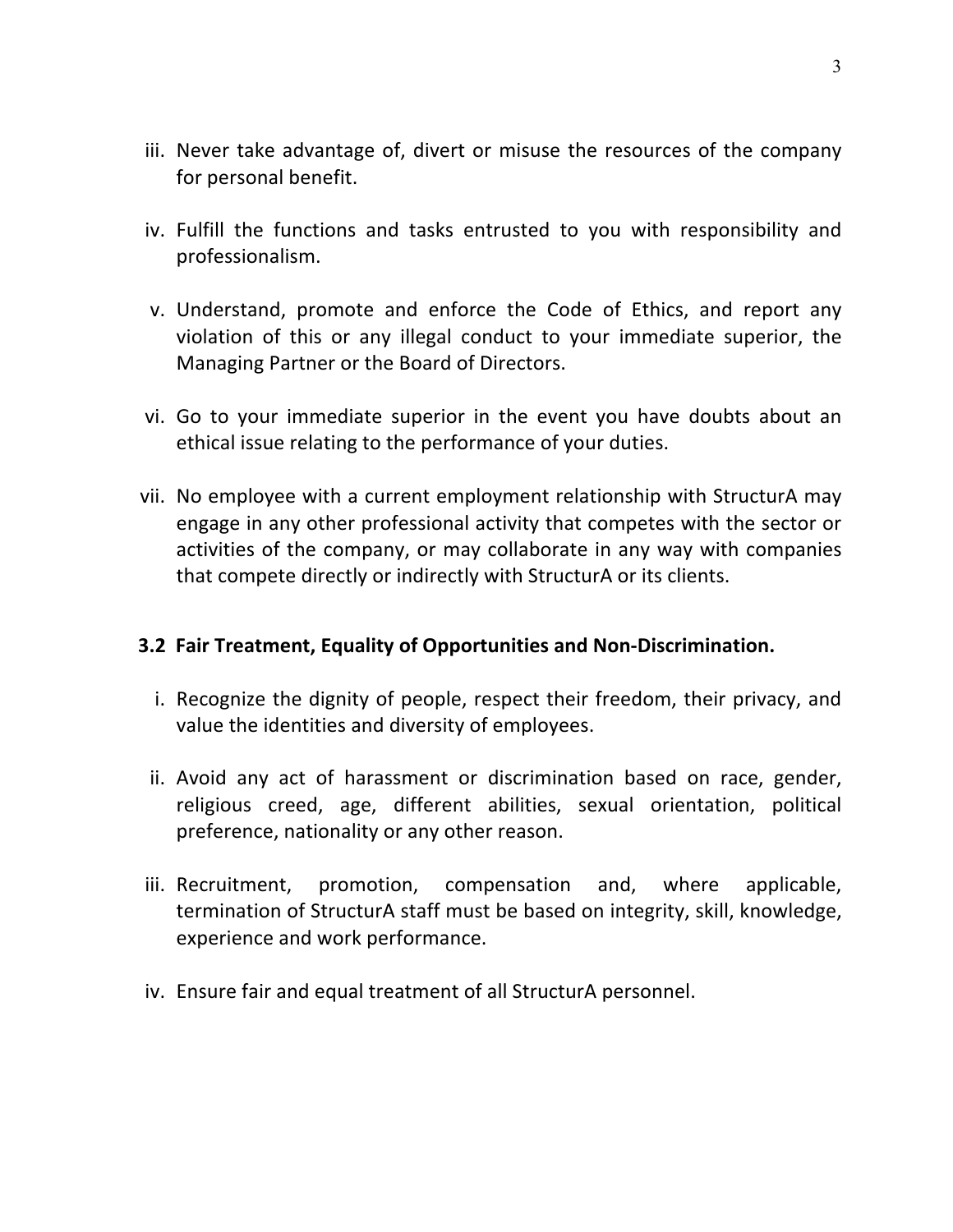#### **3.3 Harassment.**

- i. Harassment of any kind is not permitted, whether it be:
	- a. Verbal, through demeaning comments, jokes, defamation or false accusations, among others;
	- b. Physical, through unnecessary or offensive contact, or any display of physical violence;
	- c. Sexual, through innuendo, requests for favors, verbal or physical conduct of a sexual nature.
- ii. In no circumstances may the tolerance of or consent to harassment be taken as a basis for making decisions concerning employment or participation in projects of the company.
- iii. If any person in the company becomes a victim of harassment by a client, supplier, co-worker or superior, or by any other person who has any relationship with StructurA, they must immediately notify their immediate superior, the Managing Partner or the Board of Directors.
- iv. All partners, consultants and employees of StructurA are responsible for generating an environment free from acts of harassment.

#### **3.4 Alcohol and Drugs**

- i. The consumption of alcoholic beverages or the use of drugs within StructurA facilities is not permitted, nor may employees work under the effects of these stimulants.
- ii. In the case of social events held by the company or third parties connected to it, all employees must engage in moderate consumption of alcoholic beverages and the behavior expected of them.
- iii. It is prohibited for any employee to produce, consume, sell, distribute, buy or procure any type of illicit or narcotic drug.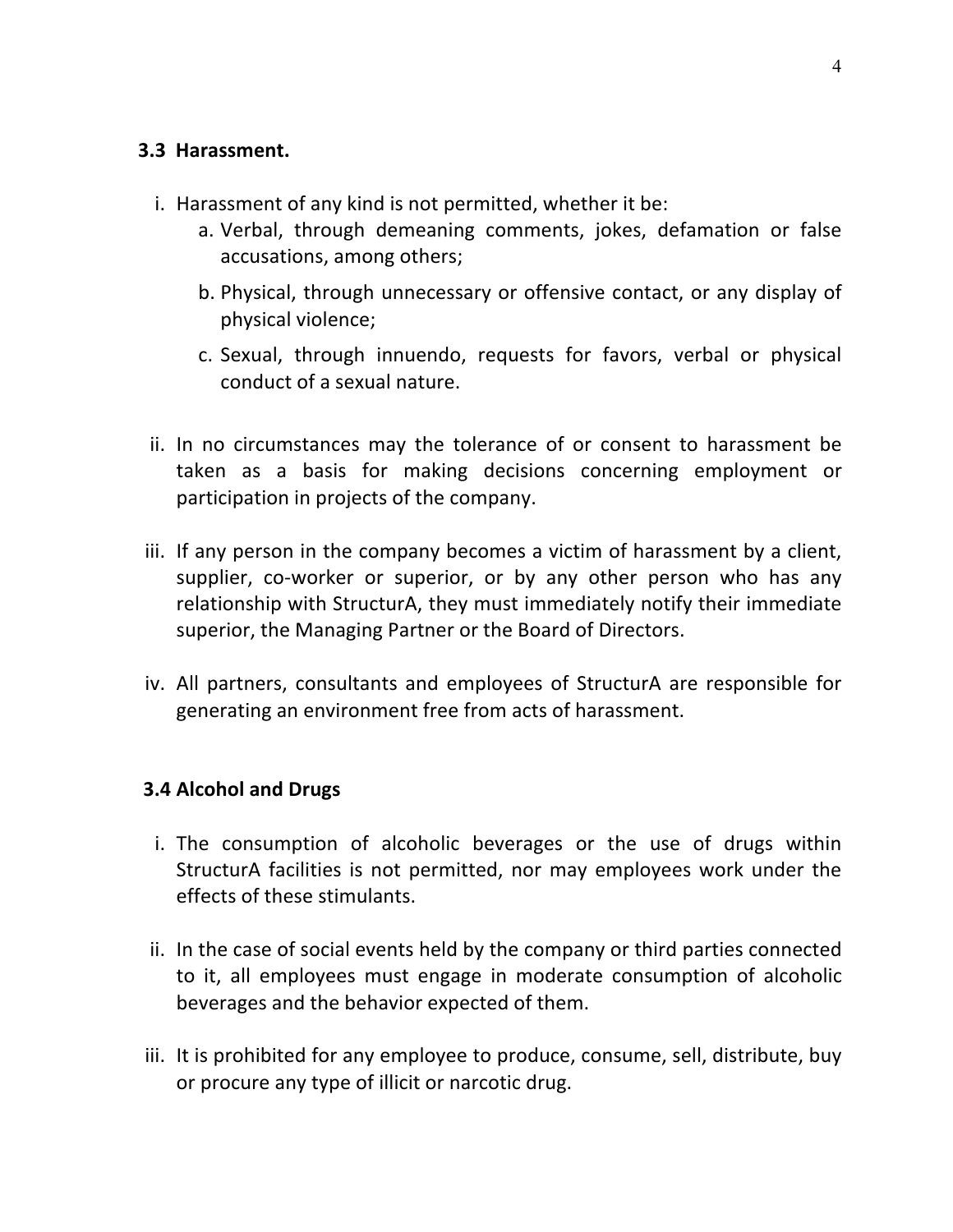#### **3.5 Resources and Systems.**

- i. It is the responsibility of the staff of StructurA to take care of and protect the company's assets, software, information and tools, both tangible and intangible, as well as to prevent their theft, misuse or waste.
- ii. It is prohibited to use the resources, systems or infrastructure of the company for personal purposes. These resources must always be used for the benefit of the company and in accordance with applicable legislation and regulations.
- iii. The use of StructurA assets, resources, systems, information and infrastructure in support of political campaigning is prohibited.
- iv. The telephone, electronic and computer systems of StructurA are for company purposes.
- v. Illegal or unlicensed programs or systems must not be downloaded to the company's computers.
- vi. All email communications by StructurA staff are company property. Email must be used with discretion when sending confidential information and at no time must it cause harm to or have the potential to adversely affect the image of the company.
- vii. Internet access must be used for work purposes. It is strictly prohibited to access or distribute pornography or offensive materials through the Internet or intranet.
- viii. Passwords for access to computer systems and equipment are confidential and personal, and under no circumstances should they be shared with other people, even if the person requesting the password holds a high position within the company.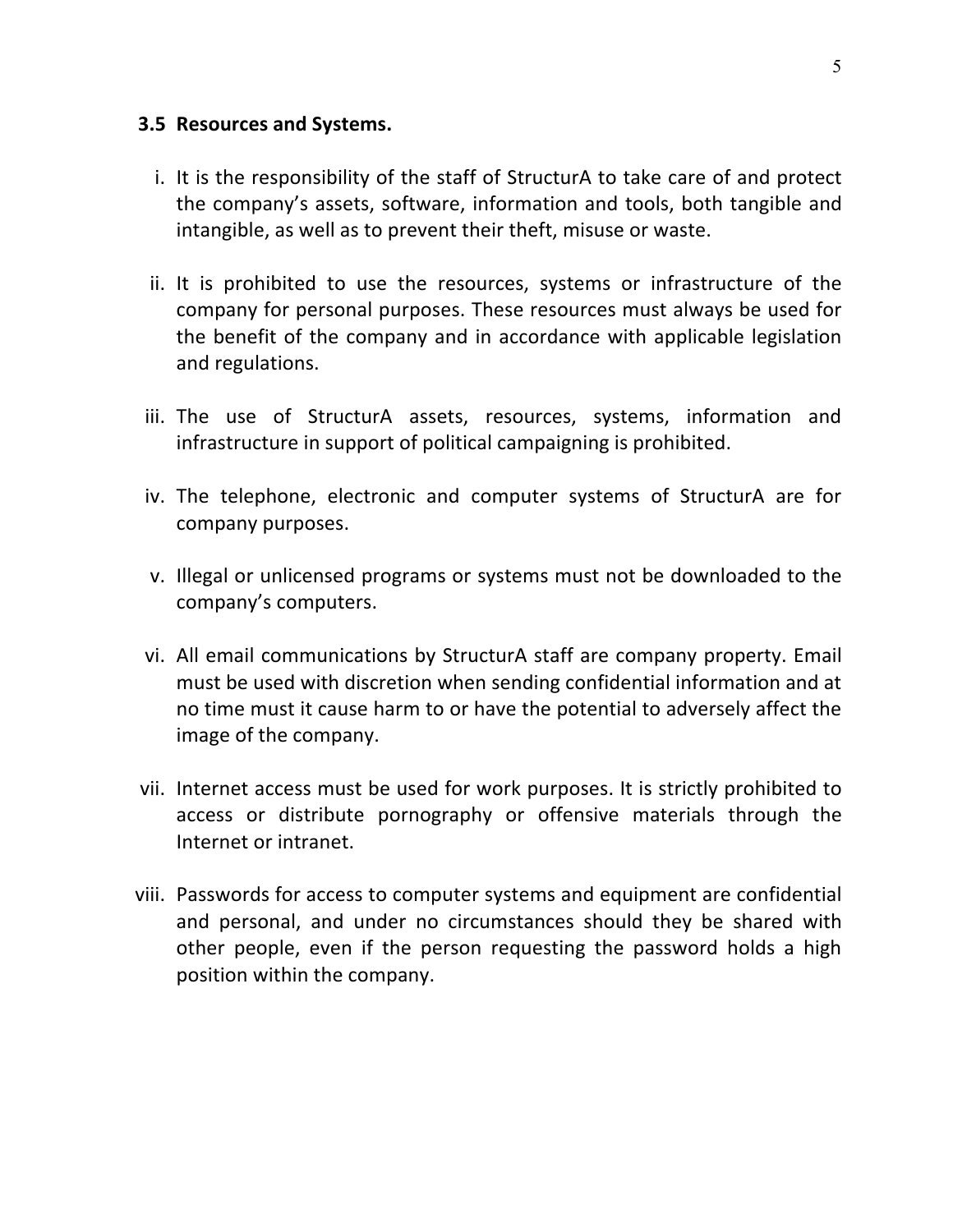#### **3.6 Records and Reports.**

- i. It is forbidden to distort accounting, tax or other records and/or data, or falsify operations, whether to simulate the fulfillment of goals or objectives or to obtain some personal benefit.
- ii. All data generated in financial records or in any other internal record of the company is confidential and must only be made available to duly authorized persons.
- iii. People who have access to the confidential information of StructurA, of clients or of any other company with which StructurA works, may not use it for their personal benefit or that of third parties, and must keep it strictly confidential for as long as it is not known to the general public.
- iv. Those partners, consultants or employees who carry out activities as professors, lecturers, columnists, writers, presenters or students, should refrain from using confidential material or information belonging to the company, and only use public information, unless authorized in writing to do so by the Board of Directors.

#### **3.7 Use of Information.**

i. All employees and persons connected to the company must safeguard confidential, privileged or reserved information (collectively referred to as "confidential information") belonging to StructurA, regarding its customers, suppliers, financial institutions and the general public. Confidential information means information that has been defined as such, or which, if disclosed, would cause injury or harm to the company, to any of its clients, or to associated or represented companies, or alternately would provide a competitive advantage for its possessor. The misuse and disclosure of such information will be considered a serious fault on the part of the person taking such action. To this end, all employees are obliged to strictly adhere to the "Confidentiality Clauses" that they sign when they enter employment.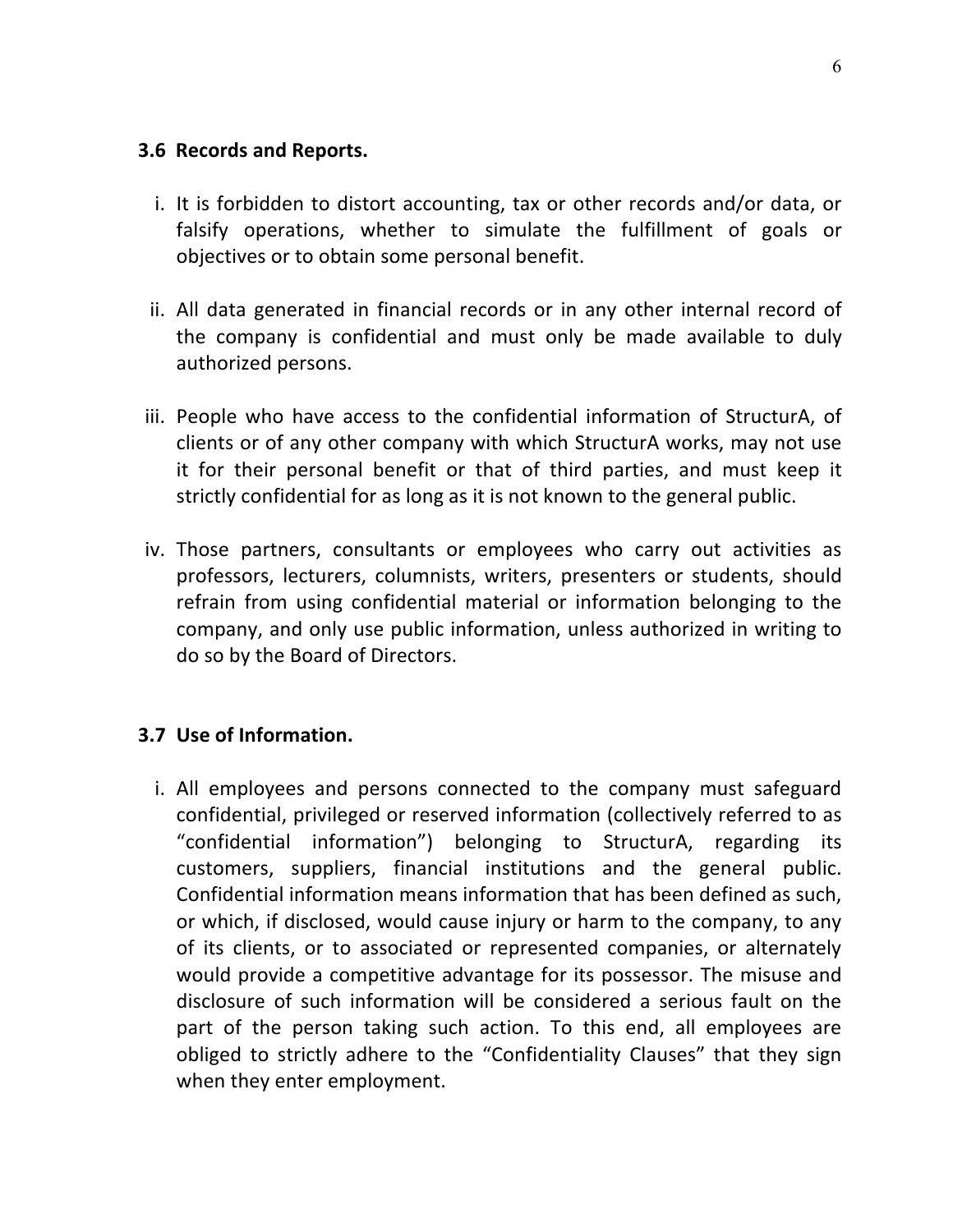- ii. Partners, directors, consultants, external advisors and employees should not comment on information pertaining to StructurA with people or entities external to the company.
- iii. Information about customers, suppliers or investors must be used solely and exclusively for the purpose for which it was collected.
- iv. The name, brand and logo of StructurA are the property of StructurA and should not be used for purposes other than the interests of the company.
- v. StructurA members and employees must respect the applicable domestic and foreign legislation regarding intellectual property.

## **3.8 Conflict of Interest.**

- i. The partners, employees and collaborators of StructurA must refrain from acting when their personal interest interferes or could interfere with the interest of the company. If such a conflict arises, they must also inform the Managing Partner immediately. Among other circumstances, a conflict of interest is considered to apply when:
	- a. There is a family relationship between the partner or employee and the person with whom StructurA is going to enter into a business negotiation or a working relationship, or when that person controls the legal person with whom StructurA intends to establish a working relationship.
	- b. A position of influence or control over the evaluation of the performance or the remuneration of a person who is a direct relative or relative by marriage in any degree, or personal friend.
	- c. A partner or employee buys or sells personally or through a legal person through which he is connected to StructurA any good or service not established as a benefit, without prior authorization from the Managing Partner.
	- d. Confidential information is used to advise on the purchase or sale of products or services of StructurA in order to obtain a direct or indirect gain.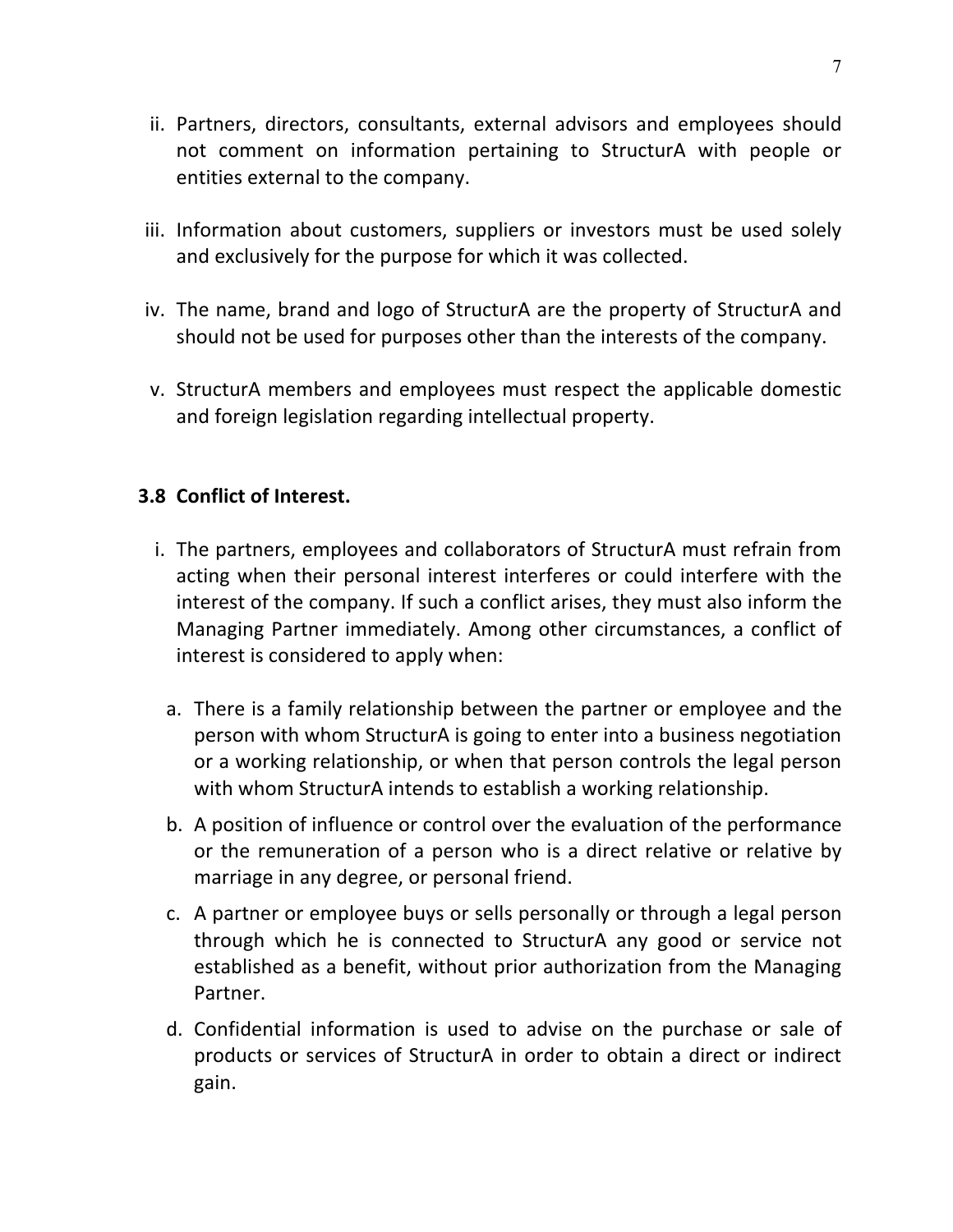- e. Any benefit or remuneration accepted by persons or organizations that perform, or are expected to perform, commercial transactions with StructurA.
- f. Advice is provided to or business communication is engaged in with competing companies, save when for strategic reasons the Managing Partner or the Board of Directors provides instruction to do so.

## **3.9 Relationship with Suppliers and Clients.**

- i. The information pertaining to customers and suppliers is confidential, so it is strictly forbidden to disclose information about them, except with their prior authorization.
- ii. In any case, suppliers must be selected impartially, based on criteria of quality, profitability and service. It is prohibited to assign sales, purchases or provision of services to acquaintances, family members or friends who do not comply with the aforementioned requirements and do not show themselves to be the best qualified for the work.
- iii. The partners, consultants and employees of StructurA must offer and demand fair and honest treatment in every transaction.
- iv. The partners, consultants and employees who provide services to StructurA's clients must offer them the highest possible quality of service, adhering at all times to the Code of Ethics, the company's regulations, official regulations and applicable legislation.
- v. Appropriate customer service must be provided prior to and following the sale or the provision of the service.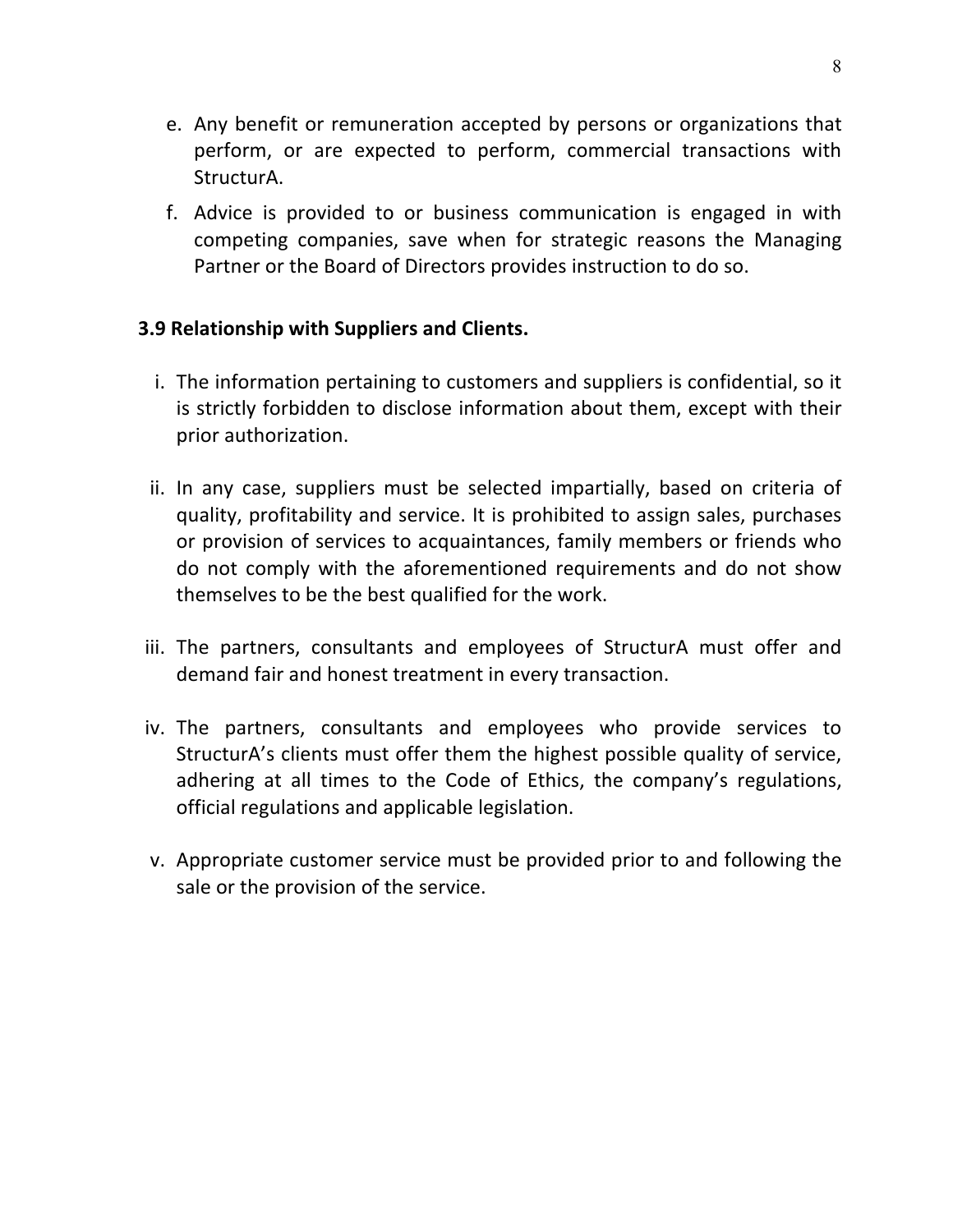## **3.10 Gifts and Gratuities.**

- i. Partners and employees of StructurA must refrain from accepting valuable gifts, in cash or in kind, travel, commissions or any other form of compensation from clients, suppliers, financial institutions, concessionholders, contractors, companies or persons with whom operations are carried out, when this seeks or appears to seek to exert some influence on the business decisions of the partners or employees of StructurA. Gifts that exceed a value of 40 official daily minimum wages in force in the Federal District will be considered "valuable".
- ii. Any employee who receives a gift in cash or in kind, regardless of its amount, and offers an advantage of any kind to the person who provided it will be considered at serious fault.
- iii. If for reasons of courtesy in the business relationship a decision is made to accept a valuable gift, it will be passed to the company's administrative department, which will decide its final destination.
- iv. StructurA employees and officials may not offer gifts, in cash or in kind, or travel, commissions or any other form of compensation if doing so implies putting pressure on the one receiving it in order to grant StructurA unfair advantages.
- v. The nature and value of institutional gifts will be determined by the Managing Partner, and their individual value will not exceed 40 official daily minimum wages in force in the Federal District, or the maximum amount determined by the applicable legislation in the case of public officials.

## **3.11 Advertising and Marketing.**

i. All advertising and marketing communication used by StructurA must be truthful, honest and transparent, and avoid at all times any perception of deception whatsoever regarding the nature of its products and the services it provides.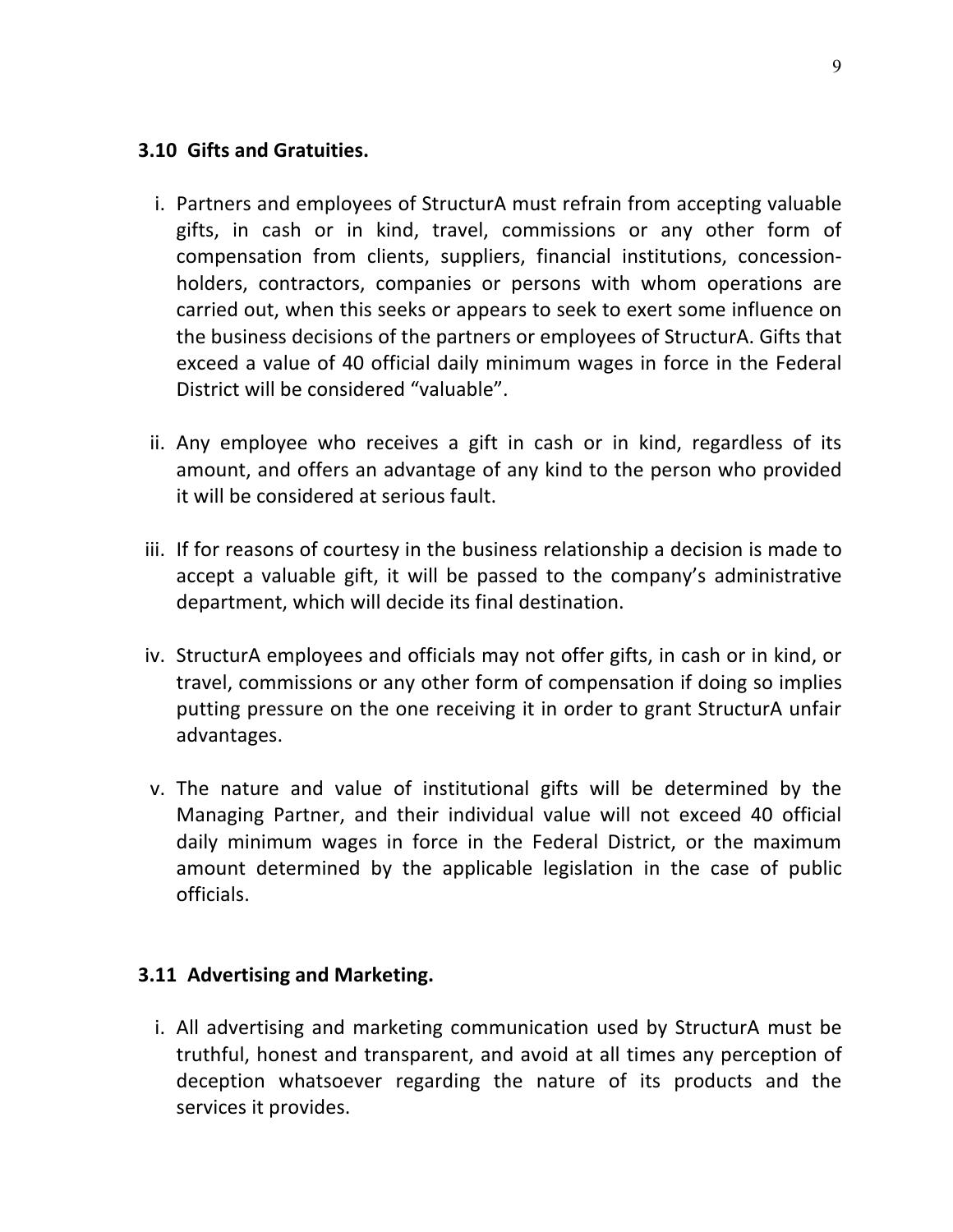## **3.12 Relationships with Media Outlets.**

- i. StructurA respects and values the activity of the media and media professionals.
- ii. No financial compensation or any other form of gratification will be offered as a means to obtain benefits or favorable treatment for our company or clients.
- iii. StructurA acts with transparency in its relationships with the media. It always offers reliable and verified information through its relevant department.

iv.

# **3.13 Ethics in Operations with Political Institutions or Government Organizations.**

- i. The requirements and observations of the authorities must be fully met, seeking to collaborate with efficiency and courtesy in the fulfillment of their mission.
- ii. All dealings, procedures and relationships engaged in by any official or employee representing StructurA with government agencies, whether domestic or foreign, must be carried out in accordance with the applicable laws, as well as good business practices upheld by ethical principles of conduct.
- iii. Any kind of gratuities that seek to corrupt any person by diverting their conduct from strict compliance with their obligations, including extortion and bribery, are prohibited.
- iv. It is forbidden to try to gain an advantage by using inappropriate or unethical methods.